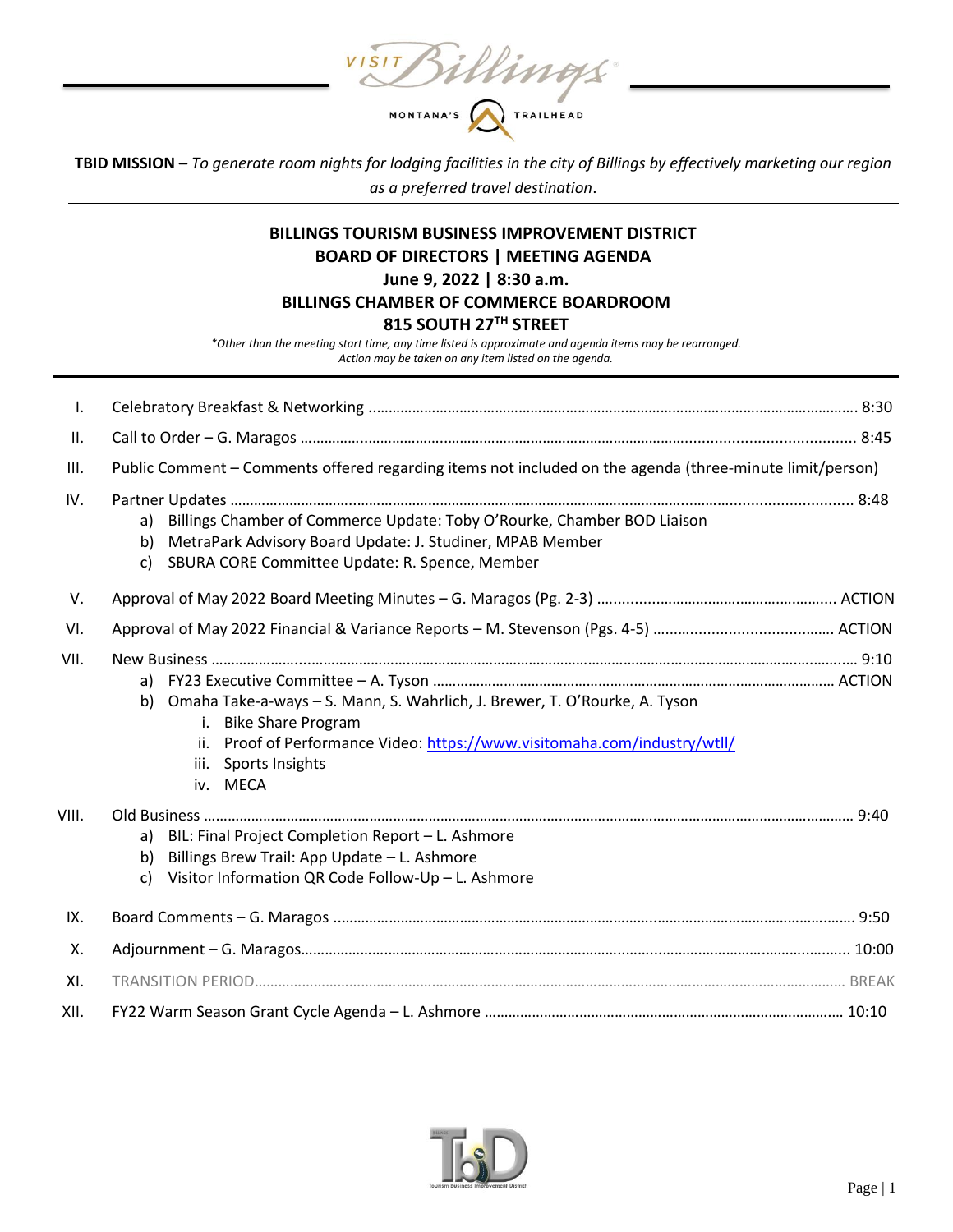# **BILLINGS TBID BOARD OF DIRECTORS MEETING MINUTES May 12, 2022**

**Board Members Present**: Ron Spence, Lori Walker, Joe Studiner, Shelli Mann, Steve Wahrlich (via phone), Jeff Schoenhard (via phone) **Board Members Absent:** George Maragos

**Ex-Officio Present:** 

**Staff Present:** Alex Tyson, Aly Eggart, Megan Stevenson, John Brewer, Luke Ashmore

**Others Present:** Dusty Eaton & Shaun Seedhouse, SBURA Sports Facility; Aimee Hartman; Brenda Maas, Visit Southeast Montana

**Call to Order:** Lori called the meeting to order at 8:30am.

**Public Comments:** Alex commended Shelli and the Boothilll Inn & Suites staff on their recent completion of Certified Autism Destination training with IBCCES.

# **Approval of Board Minutes:**

Request for a Motion to approve the April meeting minutes. MOTION: Shelli motioned to approve; Ron seconded. Motion carried.

# **Approval of Financial & Variance Reports:**

Request for a Motion to approve the financial & variance reports. MOTION: Steve motioned to approve; Joe seconded. Motion carried.

### **Partner Update(s):**

Billings Chamber: John shared an update from the Billings Chamber including info on current air service updates and upcoming events, including the State of the City & County and the upcoming Aspirational City Visit.

MetraPark: Joe shared an update from his recent MetraPark advisory board meeting.

SBURA Sports Facility Presentation: Shaun and Dusty presented current plans and a variety of potential features that the new facility could feature. This presentation included a request for BTBID's support of the plan.

MOTION: Shelli motioned to support the plan as presented, encouraging momentum with the most feature-inclusive facility design; Joe seconded. Motion carried.

### **New Business:**

Southeast Montana Burger Trail: Brenda presented Visit Southeast Montana's newest visitor-geared project: the Burger Trail. This included info on its creation and upcoming marketing and communication efforts.

Billings Personality Billboards: Luke showcased current creative for visitor facilitation billboards focusing on Visit Billings brand personalities.

Billings Lodging Rates: Ron opened discussion revolving around current lodging rates and how these can shape perception of the destination.

### **Old Business:**

TBID Grant Program: Luke provided a reminder that TBID Grant application interviews will occur after next month's board meeting.

FY22 Leisure Marketing Insights: Aly presented an overview of Visit Billings FY22 leisure marketing insights, including further data and takeaways from the winter season campaign.